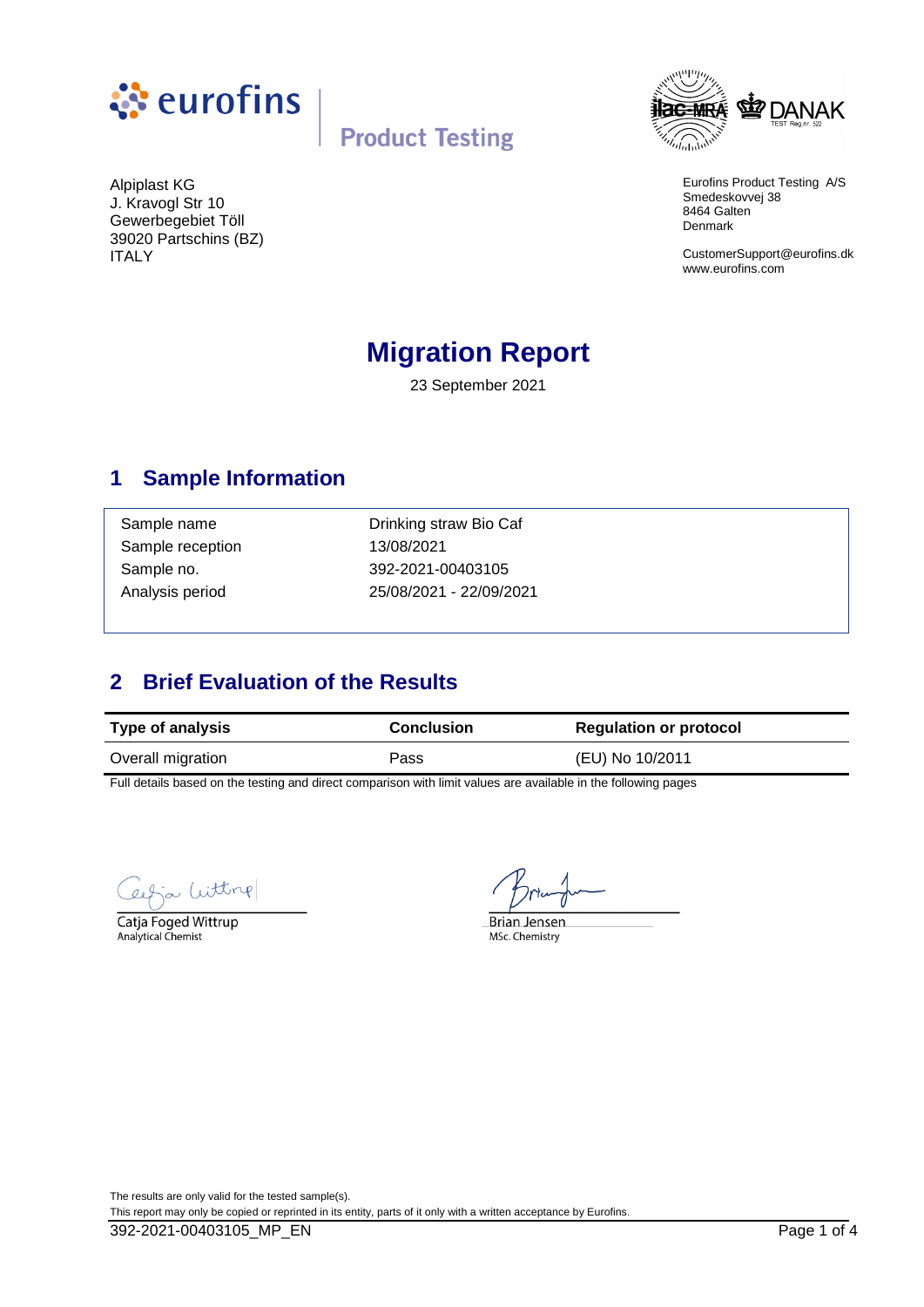



# **3 Applied Test Methods**

#### **3.1 General Test References**

| <b>Method</b>         | <b>Parameter</b>                      | Analysis principle                                    | <b>LOD</b>             | $Um$ $\%$ |
|-----------------------|---------------------------------------|-------------------------------------------------------|------------------------|-----------|
| NMKL 86¤ <sup>1</sup> | Aerobic Plate Count 30°C              | E-Cultural technique<br>(non-chromogenic media)       | 10 $ctu/g$             |           |
| NMKL 98¤ <sup>1</sup> | Yeasts & Moulds                       | E-Cultural technique<br>(non-chromogenic media)       | 10 $ctu/g$             |           |
| EN 1186-3:2002        | Preparation for migration             | Exposure to 3% acetic acid by total<br>immersion      |                        |           |
| EN 1186-1:2002        | Overall migration into 3% acetic acid | Gravimetry                                            | 1 $mq/dm^2$            | 20%       |
| EN 1186-3:2002        | Preparation for migration             | Exposure to 50% ethanol by total<br>immersion         |                        |           |
| EN 1186-1:2002        | Overall migration into 50% ethanol    | Gravimetry                                            | 1 mg/dm <sup>2</sup>   | 20%       |
| EN 1186-3:2002        | Preparation for migration             | Exposure to demineralised water by<br>total immersion |                        |           |
| EN 1186-1:2002        | Overall migration into water          | Gravimetry                                            | 1 mg/dm <sup>2</sup>   | 20%       |
| EN 1186-2:2002        | Preparation for migration             | Exposure to olive oil by total immersion              |                        |           |
| EN 1186-1:2002        | Overall migration into olive oil      | Gravimetry                                            | $2$ mg/dm <sup>2</sup> | 30%       |

#### **3.2 Test Conditions**

| <b>Simulant</b>     | <b>Technique</b> | Area exposed         | <b>Volume</b><br>(Simulant) | <b>Migration Conditions</b> |
|---------------------|------------------|----------------------|-----------------------------|-----------------------------|
|                     |                  | $\lceil dm^2 \rceil$ | [ML]                        |                             |
| 3% acetic acid      | Immersion        | 2.1                  | 100                         | 24 Hours at 40°C            |
| 50% ethanol         | Immersion        | 2.1                  | 100                         | 24 Hours at 40°C            |
| Demineralised water | Immersion        | 2.1                  | 100                         | 24 Hours at 40°C            |
| Olive oil           | Immersion        | 2.0                  | 100                         | 24 Hours at 40°C            |

l

Um(%): The expanded uncertainty Um(%) equals 2 x RSD%. For further information please visit www.eurofins.dk/uncertainty The results are only valid for the tested sample(s).

This report may only be copied or reprinted in its entity, parts of it only with a written acceptance by Eurofins.

<sup>1</sup> Eurofins Steins Laboratorium A/S : DS EN ISO/IEC 17025 DANAK 222

<sup>\*:</sup> Not accredited ¤: Internal test method

<sup>&</sup>lt;: Less than n.d: Not detected

LOD: Limit of detection LOQ: Limit of quantification

<sup>&</sup>gt;: Greater than n.m: Not measurable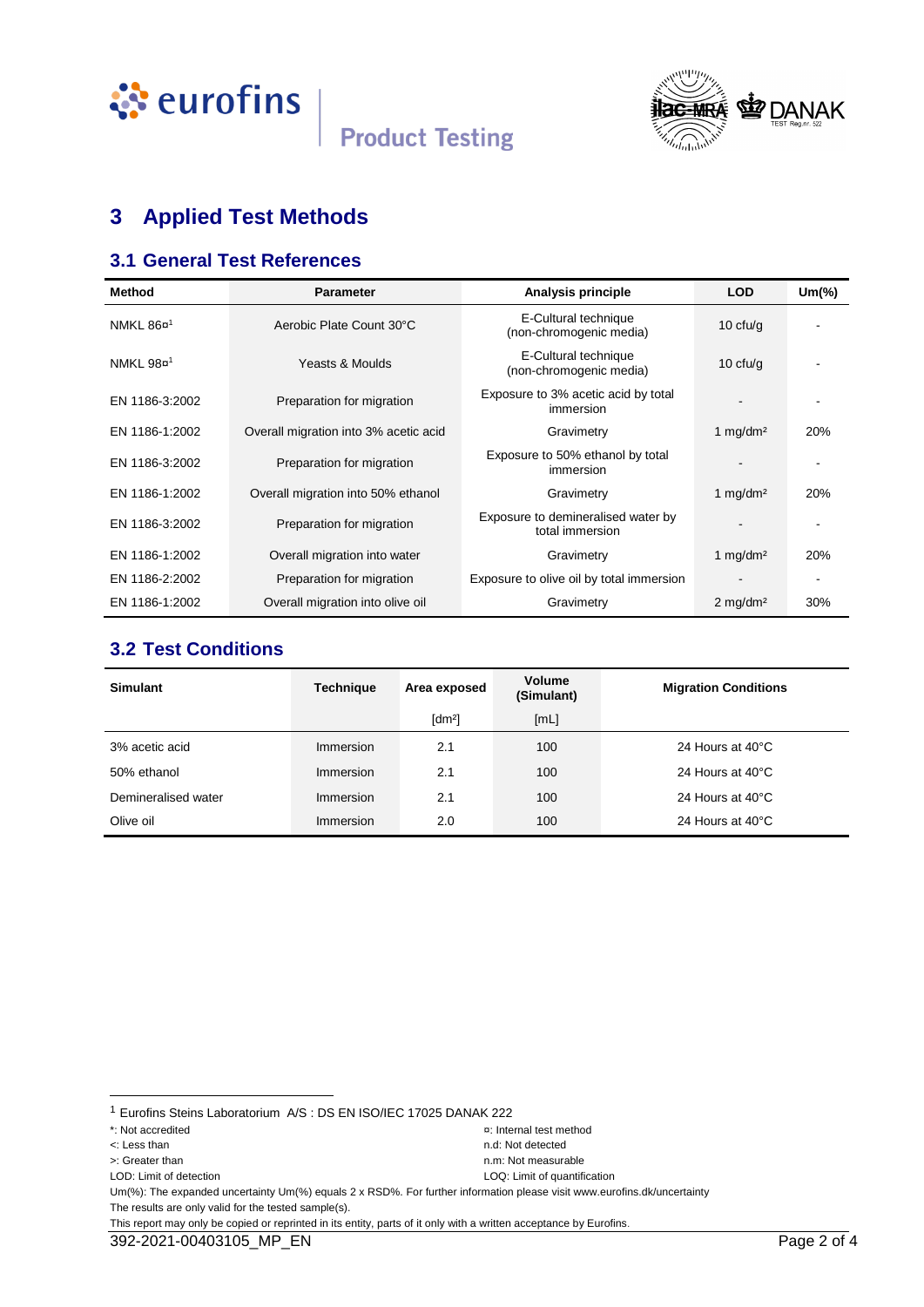



#### **4 Results**

#### **4.1 Overall migration**

| <b>Simulant</b>            | Single determinations |                       |                       | Average               | <b>OML</b> value      |
|----------------------------|-----------------------|-----------------------|-----------------------|-----------------------|-----------------------|
|                            | [mg/dm <sup>2</sup> ] | [mg/dm <sup>2</sup> ] | [mg/dm <sup>2</sup> ] | [mg/dm <sup>2</sup> ] | [mg/dm <sup>2</sup> ] |
| 3% acetic acid             | $\leq 1$              | < 1                   | $\leq 1$              | < 1                   | 10                    |
| 50% ethanol                | < 1                   | < 1                   | $<$ 1                 | $\lt$ 1               | 10                    |
| <b>Demineralised water</b> | < 1                   | < 1                   | $<$ 1                 | < 1                   | 10                    |
| Olive oil                  | < 2                   | < 2                   | < 2                   | < 2                   | 10                    |

#### **4.2 Microbial Analysis**

| Parameter                  | <b>Result</b> |
|----------------------------|---------------|
|                            | [ctu/g]       |
|                            |               |
| Aerobic Plate Count 30°C   | ~< 10         |
| <b>Yeasts &amp; Moulds</b> | < 10          |

#### **5 Summary and Evaluation of the Results**

The results for overall migration **are below** the threshold value of 10 mg/dm².

Consequently, the product tested **complies** with the requirements in Commission Regulation (EU) No 10/2011 with amendments up to and including Commission Regulation (EU) 2020/1245 on plastic materials and articles intended to come into contact with food for the above mentioned test conditions.

#### **5.1 Decision Rules**

Eurofins Product Testing A/S, declare statement of conformity based on the "Binary Statement for Simple Acceptance Rule" described in ILAC's "Guidelines on decision Rules and Statements of Conformity" ILAC-G8:09/2019.

This means that results above the detection limit are always reported with two significant digits. Results are evaluated with the same number of significant digits as the corresponding limit values, and conformity is based on results being less than or equal to limit values.

For further information please visit www.eurofins.dk/product-testing/om-os/beslutningsregler/

\*: Not accredited ¤: Internal test method <: Less than n.d: Not detected >: Greater than next measurable than  $n \times 1$  is the measurable measurable n.m: Not measurable LOD: Limit of detection LOD: Limit of detection LOD: Limit of quantification Um(%): The expanded uncertainty Um(%) equals 2 x RSD%. For further information please visit www.eurofins.dk/uncertainty The results are only valid for the tested sample(s). This report may only be copied or reprinted in its entity, parts of it only with a written acceptance by Eurofins.